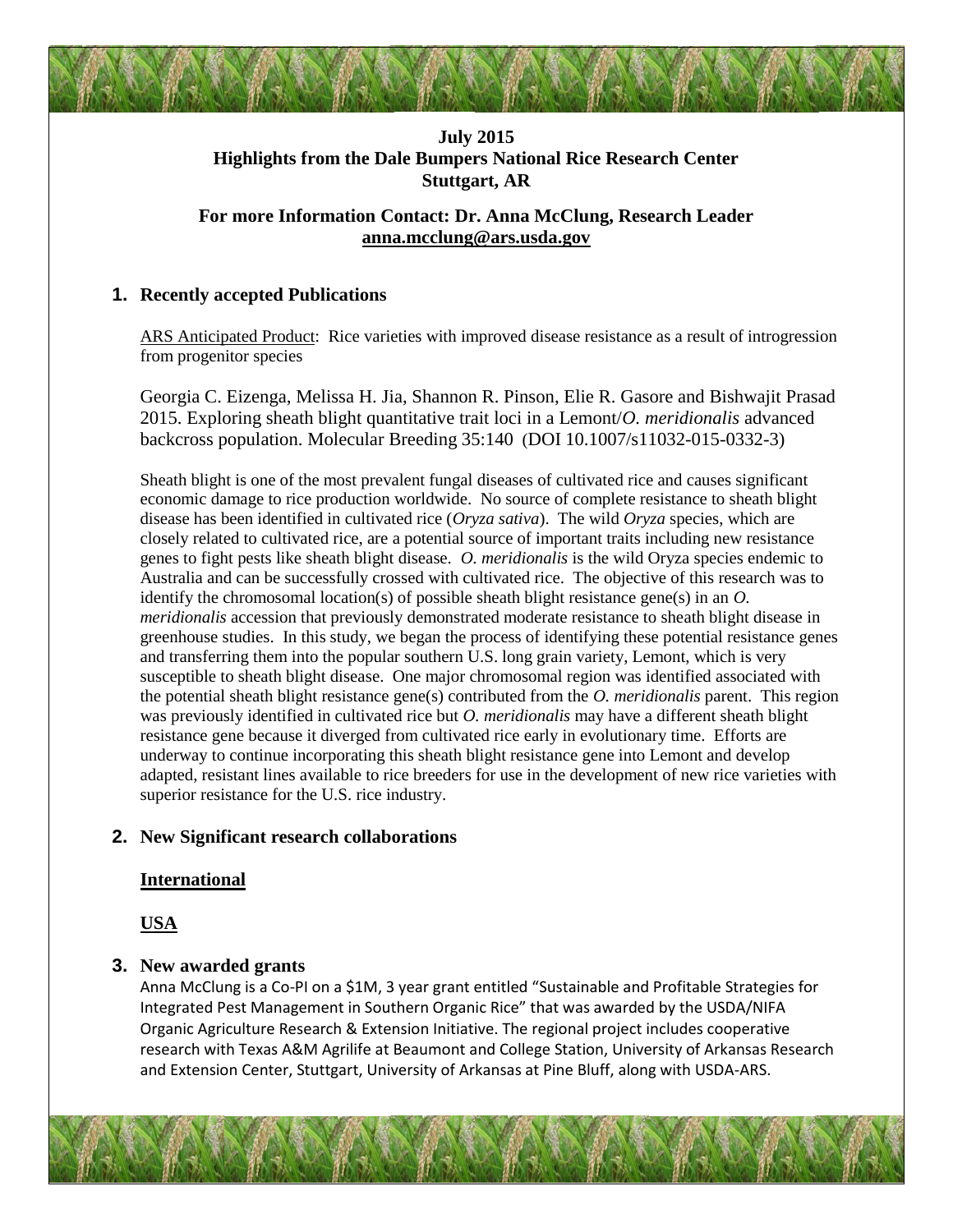## **4. Technology Transfer**

## **a. Formal Events:**

## **To Non-research stakeholders**

On July 9 Anna McClung made a presentation at an organic rice workshop held in conjunction with the Texas A&M Agrilife Rice Field day held at Beaumont, TX. Results from a previously funded Southern SARE grant on organic research were presented. The event was attended by about 30 participants.

On July 28-28, DBNRRC hosted a visit by Drs. Carrie Green and Rufus Chaney, ARS, Beltsville. Meetings were held with the Federal Grain Inspection Service, Riceland, and two local farmers to discuss the feasibility and challenges to developing a relatively quick assay for grain inorganic arsenic. A seminar session presented by the two visitors was attended by 53 stakeholders and researchers.

## **To Research Community**

On July 27 Dr. Yulin Jia hosted three graduate students led by Dr. John Rupe (Professor) from Department of Plant Pathology, University of Arkansas for recent accomplishments of ARS plant pathology research as a partial fulfillment of a graduate class. Subsequently Dr. Jia led a walking tour of DB NRRC facility and greenhouses.

On July 31 Dr. Yulin Jia was invited to participate in the NP303 workshop in Pasadena, California in conjunction with 2015 annual meeting of American Phytopathological Society.

### **b. Informal Contacts:**

On July 23, Stuttgart Daily Leader highlighted research accomplishments of Dr. Yulin Jia's project on the identification of new disease resistance genes from weedy rice. These newly identified blast resistance genes can be used to breed for blast resistance in the Southern USA.

## **c. New MTAs**

### **d. Germplasm Exchanged:**

1,891 rice accessions from the Genetics Stocks *Oryza* (GSOR) collection were distributed to researchers in the US and Pakistan.

### **5. Educational Outreach**